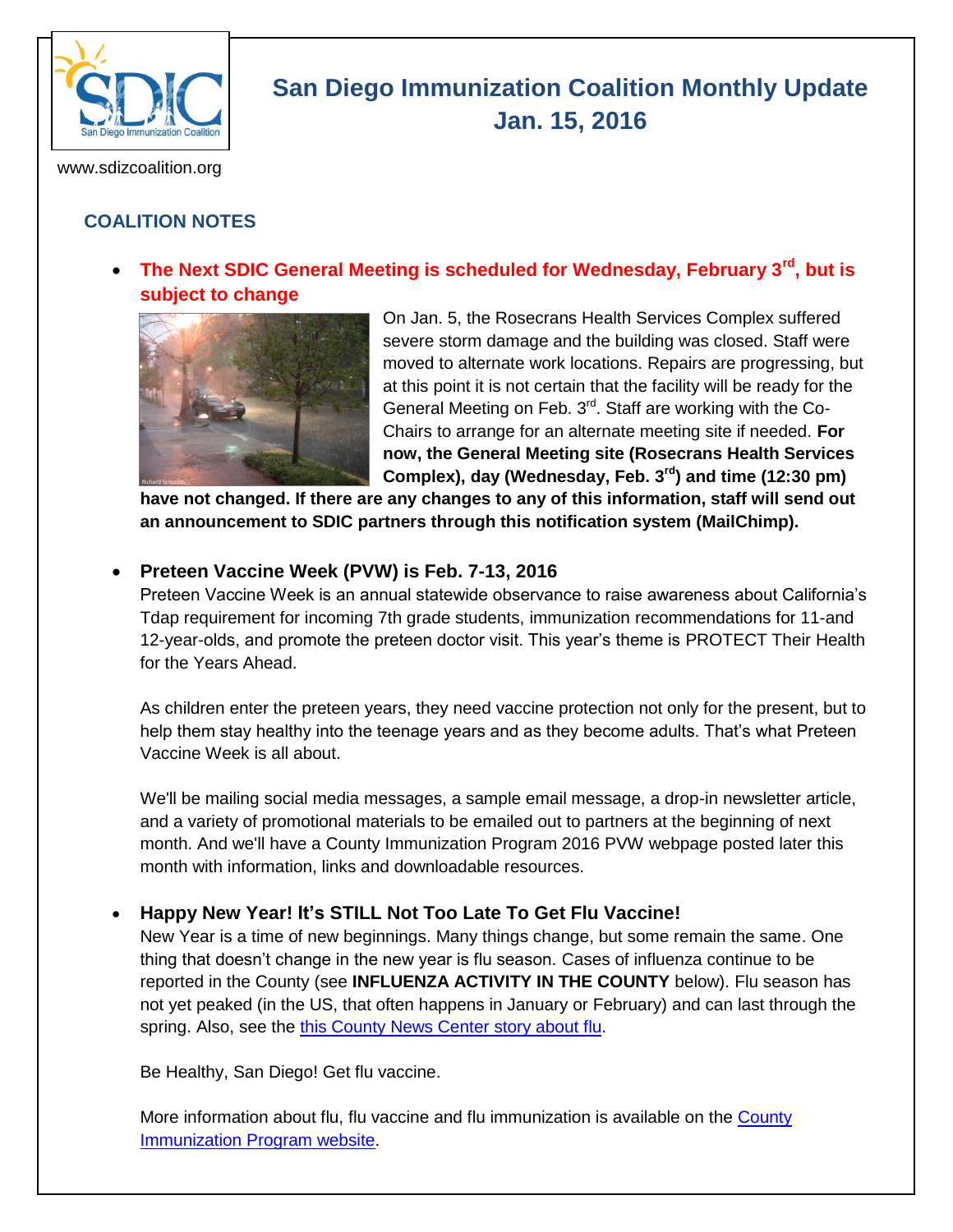# **We'll say it again: Health Care Professionals Need Flu Vaccine, Too.**

Health Care Providers, please be sure to take care of yourself and your staff as well as your patients—they need you to stay healthy. Flu vaccine can keep you from getting sick and from spreading illness among your patients, staff and family. Don't let the flu slow you down; Be Healthy; Get Flu Vaccine!

For more information, please visit the [County Immunzation Program Flu Page for Health Care](http://www.sdiz.org/HealthcarePros/Flu--provider-2015-16.html)  [Professionals.](http://www.sdiz.org/HealthcarePros/Flu--provider-2015-16.html) Your patients can visit [County Immunization Program website](http://www.sdiz.org/Community/Features/Flu-2015-2016.html) for flu information tailored for them.

- **[INFLUENZA ACTIVITY IN THE COUNTY:](http://www.sandiegocounty.gov/content/dam/sdc/hhsa/programs/phs/documents/InfluenzaWatch.pdf)** The County of San Diego Health and Human Services Agency's Epidemiology and Immunization Services Branch (EISB), works with the local medical community to summarize influenza activity here in our county. The weekly summary, called Influenza Watch, is available [here](http://www.sandiegocounty.gov/content/dam/sdc/hhsa/programs/phs/documents/InfluenzaWatch.pdf) or by clicking on the title link above.
- **Flu Shot Myths—Don't Let Them Stop You From Getting Flu Vaccine** In each Update, for the next few months, we'll feature a common myth about the flu shot, and why it's wrong. Here's one of the most common myths:

#### **#4:** *Save it for those who need it.*

Years ago, flu vaccine used to be recommended mainly for certain groups of people at high risk of complications from flu (such as pneumonia). Those groups included persons with chronic health conditions like heart or lung disease, diabetes or cancer, as well as seniors, pregnant women and young children. But now, flu vaccine is recommended for everyone 6 months of age and older. Here's Eugene Beronilla of County HHSA to explain why

(see the County's [Flu Myth web page](https://insight.livestories.com/s/debunking-common-flu-vaccine-myths/561fdc42a750b378cac5af6a/) for more):

"Experience and research has shown that just about everyone 6 months of age and older can benefit from vaccine protection. And there's another important reason for encouraging everyone to get flu vaccine. The more people in a community who are protected, the less likely it is that flu can spread in that community, including to persons who are especially vulnerable to flu-related complications, and to those who for one reason or another can't be vaccinated."



So, who needs flu vaccine? Everyone, including you! If you don't want to get vaccinated to protect your own health, do it for the people around you. As uncles, both my partner and I get flu vaccine to help protect our nieces and nephews from flu."

For more information on flu myths and why they're wrong, visit the County's [Flu Myth page.](https://insight.livestories.com/s/debunking-common-flu-vaccine-myths/561fdc42a750b378cac5af6a/) And there's more information about flu and flu vaccine at the [County Immunization Program website](http://www.sdiz.org/Community/Features/Flu-2015-2016-clinics.html) for more flu information. Be Healthy, San Diego—Get Flu Vaccine!

# **HEALTH CARE PROVIDER NEWS**

 **Story: "Whooping Cough Outbreak: How Effective Is the Vaccine?"** According to an article on the *livescience* website, "An outbreak of whooping cough, or pertussis, at a Florida preschool in which nearly all the students had been fully vaccinated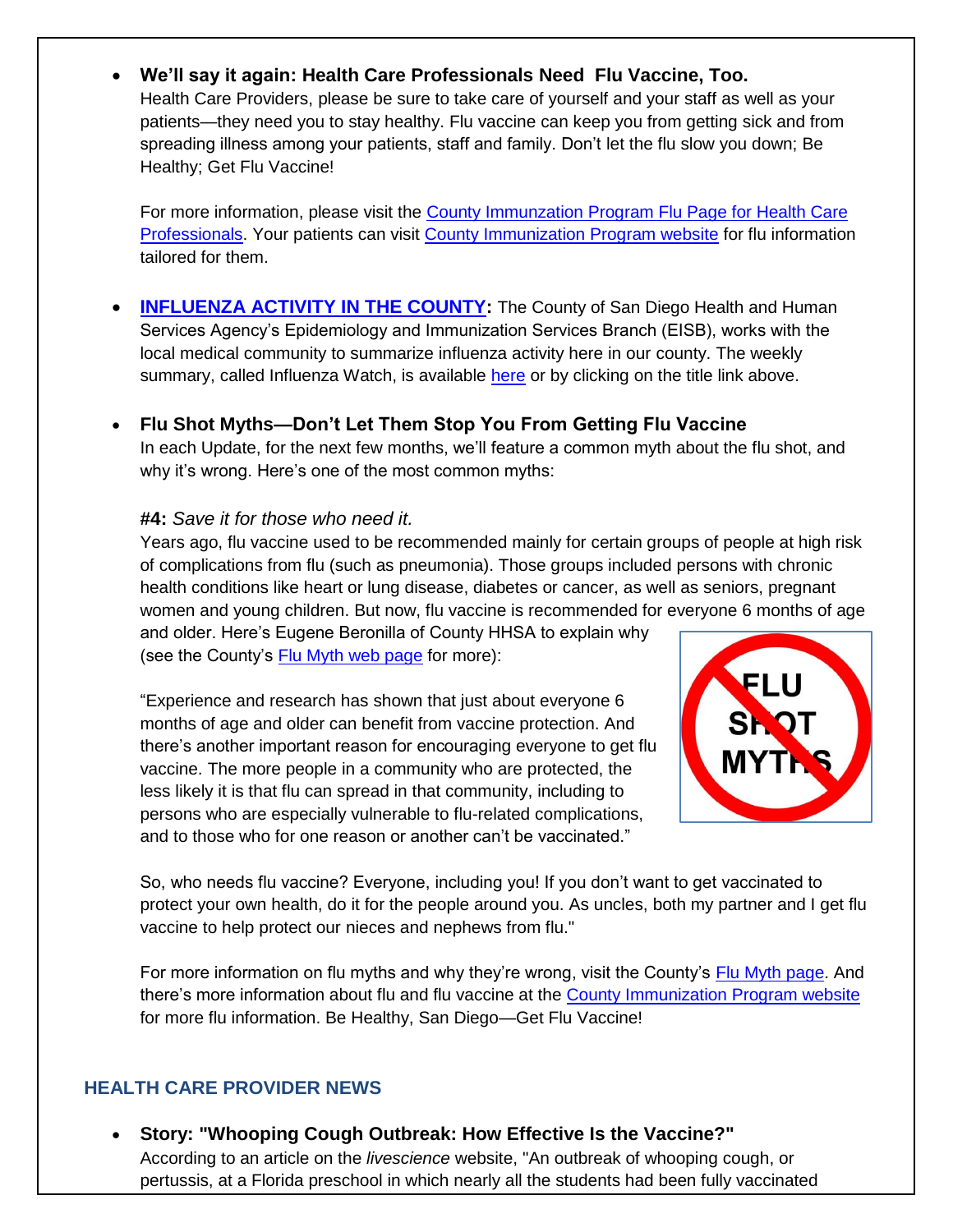against the disease, raises new concerns about the vaccine's effectiveness, a new report suggests. During a 5-month period between September 2013 and January 2014, 26 preschoolers, two staff members and 11 family members of the students or staff at the facility in Leon County came down with whooping cough according to a report of the outbreak published today (Jan. 13) in the journal Emerging Infectious Diseases. Only five of 117 students attending the preschool had not received all of the shots required by their age. This is the first time a 'sustained transmission of pertussis in a vaccinated group of 1- to 5-year-old children has been reported in the United States,' the report said...Further monitoring of the performance of the pertussis vaccine in preschool-age children is needed to figure out if this Florida outbreak was an isolated incident or possibly an emerging epidemiological trend, the case concluded." Read the full article [here.](http://www.livescience.com/53359-whooping-cough-outbreak-raises-questions-vaccine-effectiveness.html)

#### **RESEARCH NEWS**

 **Study: "HPV vaccine uptake is highest among girls in high poverty and majority Hispanic communities"**

According to a story on the Medical Xpress website, "Adolescent girls living in high-poverty communities and majority Hispanic communities were more likely to have received at least one dose of a human papillomavirus (HPV) vaccine than those living in low-poverty communities and in communities of other racial and ethnic compositions. The study was published in Cancer Epidemiology, Biomarkers & Prevention, a journal of the American Association for Cancer Research... The researchers also found that the HPV vaccination rates among Hispanic girls differed depending on the racial composition of the community in which the girls lived. About 49 percent of Hispanic girls living in majority non-Hispanic white communities initiated vaccination, whereas approximately 68 percent of Hispanic girls living in majority Hispanic or mixed race communities initiated vaccination." Read the full story [here.](http://medicalxpress.com/news/2016-01-hpv-vaccine-uptake-highest-girls.html)

# **COUNTY PHC IMMUNIZATION CLINICS: ELIGIBILITY**

 **Eligibility for Immunizations at County Public Health Centers; Important Information** 

The following individuals are eligible to receive immunizations at County Public Health Centers:



- Children and adults who do not have health insurance (adults—only certain vaccines available).
- Adults whose health insurance does not include vaccines (only certain vaccines available).
- Persons 0-18 years who are Alaskan Native or American Indian.
- Persons 0-18 years who have Medi-Cal or are Medi-Cal eligible.
- **Persons 6 months and older in need of influenza (flu) vaccine regardless of health coverage.**